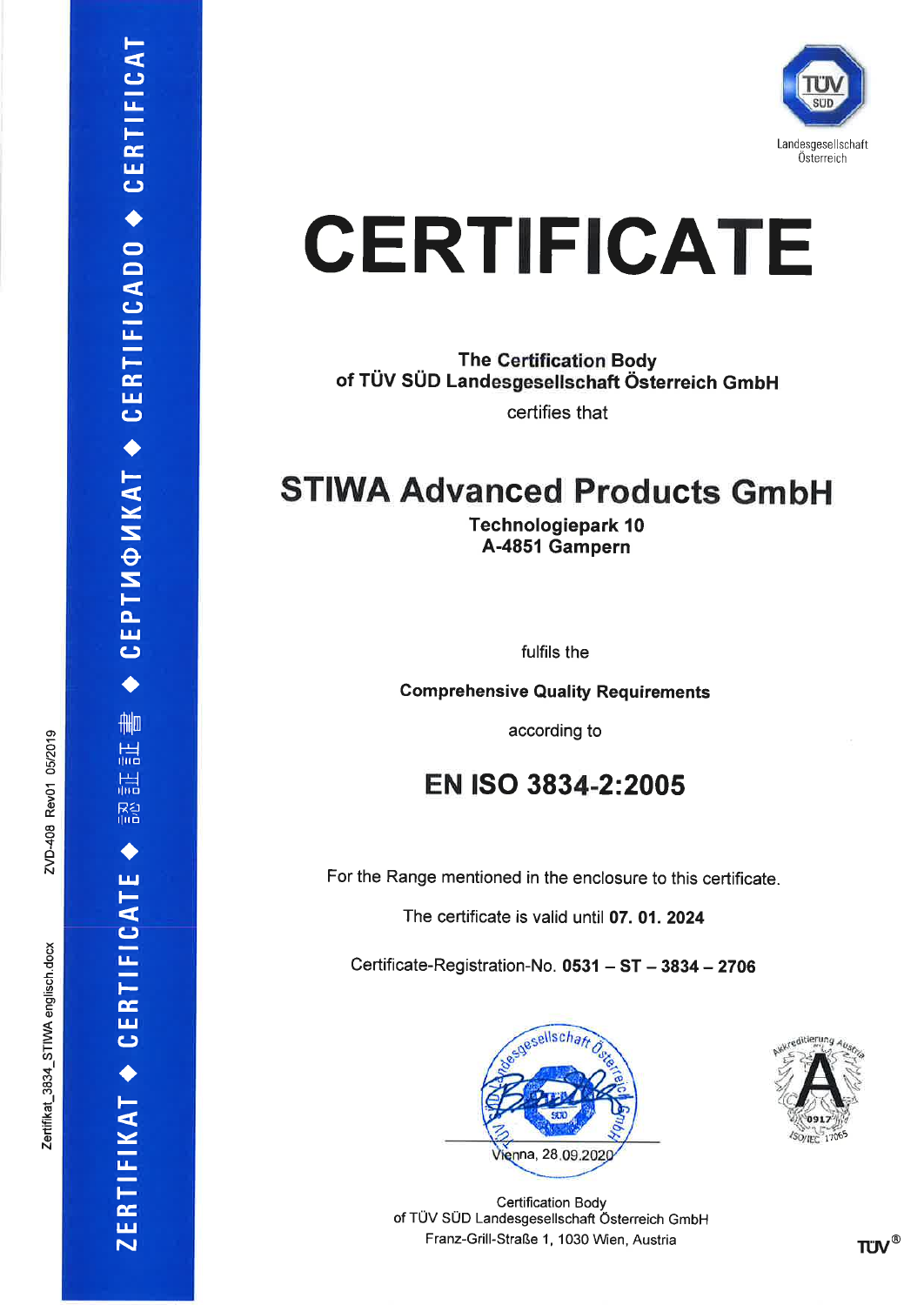#### Enclosure 1 / 2 to certificate no.:  $0531 - ST - 3834 - 2706$

The following range is certified

acc. to EN ISO 3834-2 : 2005:

**Application area:** Development and production of mechanical steering-, chassis- and transmission compontens and assemblies with the following production processes:

Punching - automated assembly - machining

| <b>Welding process</b><br>acc. to EN ISO 4063 | Material group acc. to<br><b>CEN ISO/TR 15608</b> | <b>Maximum dimensions</b><br>(length, wall thickness, mass) |
|-----------------------------------------------|---------------------------------------------------|-------------------------------------------------------------|
| 52                                            |                                                   | $d \le 25$ mm, $t \le 9$ mm, m $\le 2$ kg                   |
| 52                                            | 7.2 with 8.1                                      | $d \le 25$ mm, $t \le 0.1$ mm, m $\le 2$ kg                 |

| Responsible welding supervisor:               | Ing. Stefan Griesmayr, d.o.b. 06.09.1982 (IWE)                     |
|-----------------------------------------------|--------------------------------------------------------------------|
| Substitute:                                   | Manuel Hessenberger, d.o.b. 06.08.1991, (nat.<br>Schweißtechniker) |
| <b>Personnel for Non Destructive Testing:</b> | DI Franz Hochhauser, d.o.b. 18.02.1982 (IWE)<br>$\sim$             |

Further details of the review can be found in our report no. 725155866-MWa. The general provisions must be observed.

CEPTИФИКАТ ◆ CERTIFICADO ◆ CERTIFICAT

刪

温 温 <mark>保</mark>さ

ш

ZERTIFIKAT • CERTIFICAT